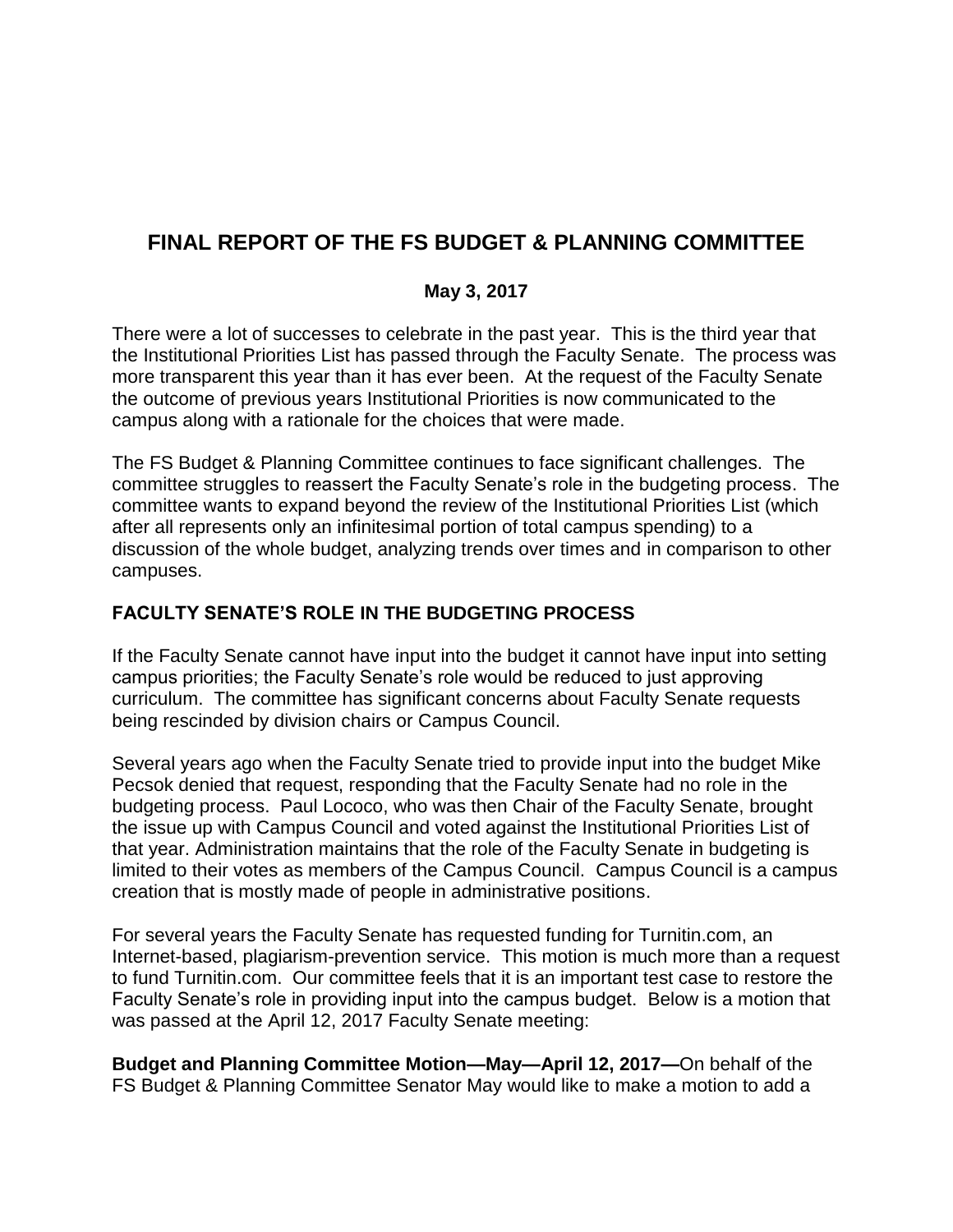one-year license for an Internet-based, plagiarism-prevention service (similar to Turnitin.com), costing approximately \$12,865, to the planning lists.

The vote this year, April 12, 2017, was 15 in favor of the motion, 3 against, and 2 abstentions. A similar motion was made last year, April 13, 2016, in which the vote was unanimous in favor of the motion. Below is the Campus Council's reason for the rejection of the Faculty Senate's April 12, 2016 motion and their refusal to add this request to the Institutional Priorities List:

#### **May 2, 2016 Minutes of the Campus Council**

New Business a. Institutional Priorities Prior to discussing the Institutional Priorities, Momi Kamahele made the following motion, which was seconded by Eiko Kosasa:

On behalf of the Faculty Senate, I (Faculty Senate Chair) move that the Campus Council adopt the addition of the Turnitin application as a funded item into the Institutional Prioritization List for Academic Year 2016-2017.

In the discussion that followed, Mark Lane pointed out that Leeward CC's Planning Process does not have an add on capability to the Institutional Priorities List once it goes to the Campus Council. As part of the discussion, it was mentioned that the Planning Process has to be changed to allow add-ons that was not included in any Division's or Unit's request list. The 2015-2016 Planning and Budgeting Process was approved by Campus Council on March 2, 2015.

**Voting:** The motion had 3 approval votes and 13 disapproval votes. The motion did not pass.

The BOR clearly gives the Faculty Senate a role in the budgeting process. The Faculty Senate is the creation of the BOR. The Campus Council is a campus creation. It is not mentioned at all in BOR policy. BOR policy actually states that "the role of the faculty as set forth herein shall not be delegated to any other entity by the faculty organization established pursuant to this policy." It is questionable whether a campus process can be created that would abrogate the role of the Faculty Senate in the budgeting process. Campus Council should not be able to rescind requests from the Faculty Senate.

The Faculty Senate Budget and Planning Committee feels strongly that the Board of Regents Policy and the recent Memorandum of Agreement Regarding the Roles and Consultation Protocols Involving UH Management, UH Professional Assembly, and UH Faculty Senates give faculty senates an important role in the budgeting process:

#### **Board of Regents Policy Chapter 1**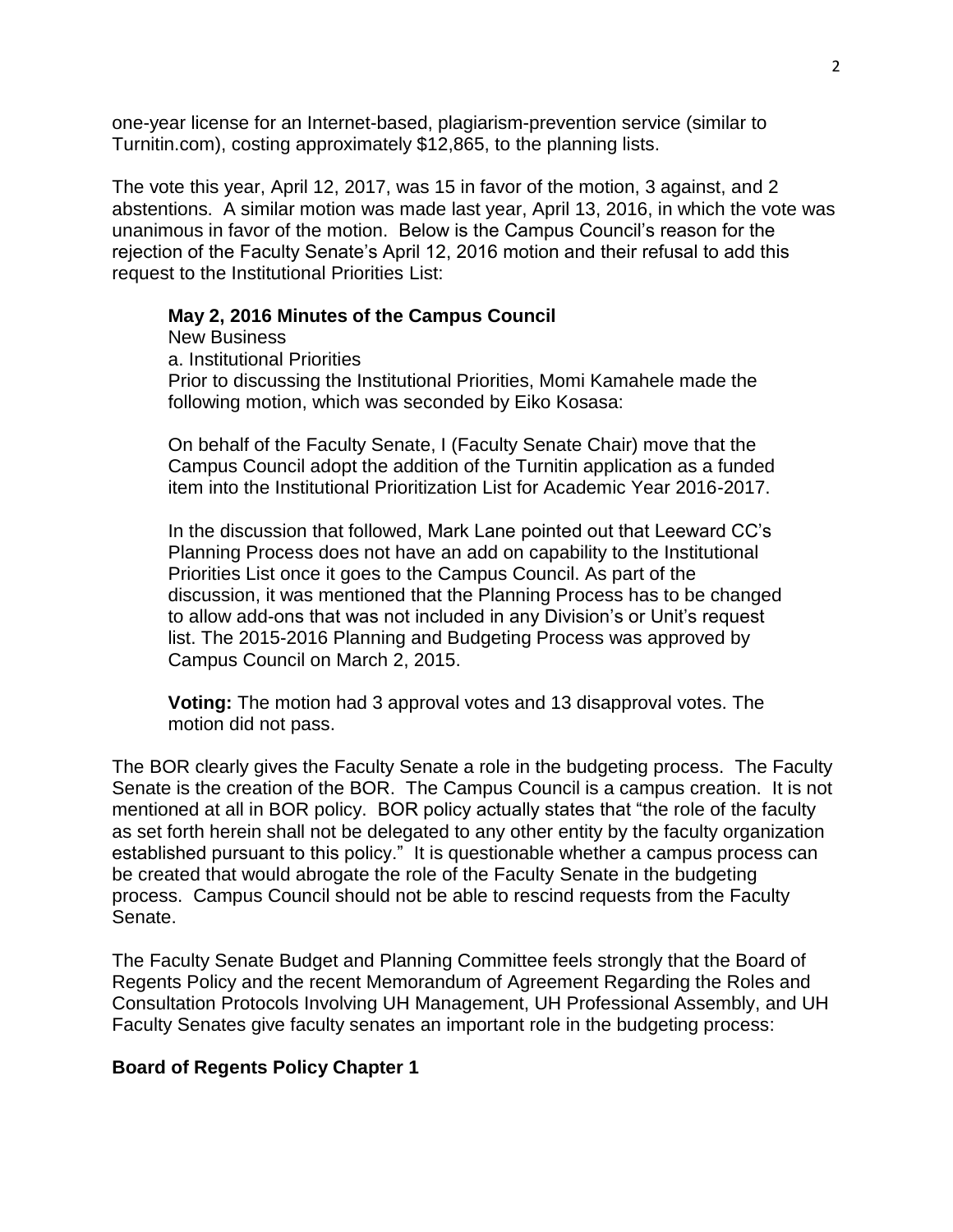Section 1-10: Policy on Faculty Involvement in Academic Decision-Making and Academic Policy Development.

b. Faculty Involvement in Academic Decision-Making and Academic Policy **Development** 

It is the policy of the University to maintain and strengthen organized and systematic involvement by faculty in academic decision-making and policy development.

2. The duly authorized organization specified by each charter shall have the

responsibility to speak for the faculty on academic policy matters such as:

b. budget planning and implementation

5. The role of the faculty as set forth herein shall not be delegated to any other entity by the faculty organization established pursuant to this policy.

### **Memorandum of Agreement Regarding the Roles and Consultation Protocols Involving UH Management, UH Professional Assembly, and UH Faculty Senates** Faculty Senate

The Faculty Senates on each campus shall have responsibility for deliberation and providing advice to administration on

7) Review of the University and/or campus mission, strategic planning directions and goals, and related budget and assessment decisions. This responsibility may be exercised through campus budget and/or planning committees that may include additional shared governance entities.

**Budget and Planning Committee Motion—May—**On behalf of the FS Budget & Planning Committee Senator May would like to make a motion that the Faculty Senate file a grievance to clarify the role of the Faculty Senate in the budgeting process.

# **LEEWARD CC'S BUDGET—RATIO ANALYSIS AND TRENDS OVER TIME**

In addition to budget documents, it would be helpful if any financial analysis used by the administration, such as ratios, or trend analysis, be shared on Leeward CC's budget page. It is hard to make sense of financial statements without some kind of metrics such as ratio analysis or trend analysis. On December 7, 2016 the Faculty Senate Budget and Planning Committee proposed the following motion:

**Budget and Planning Committee Motion—May—December 7, 2016—**On behalf of the FS Budget & Planning Committee I would like to make a motion to request that more of an effort be made to make the operating budget understandable to the campus community and that financial analysis of the operating budget be shared with the campus. This financial analysis should include financial ratios, especially efficiency ratios, such as administrative costs (administrative expenses/total revenues), instructional expenses (including the growth of non-tenure track positions to tenure track positions), and track the growth in non-academic administrative and professional positions at Leeward CC. These ratios should be tracked over time for a minimum of the last 10 years (is the percentage growing or shrinking) and should be compared to other schools of comparable size (is our percentage of administrative costs in line with other schools, for example).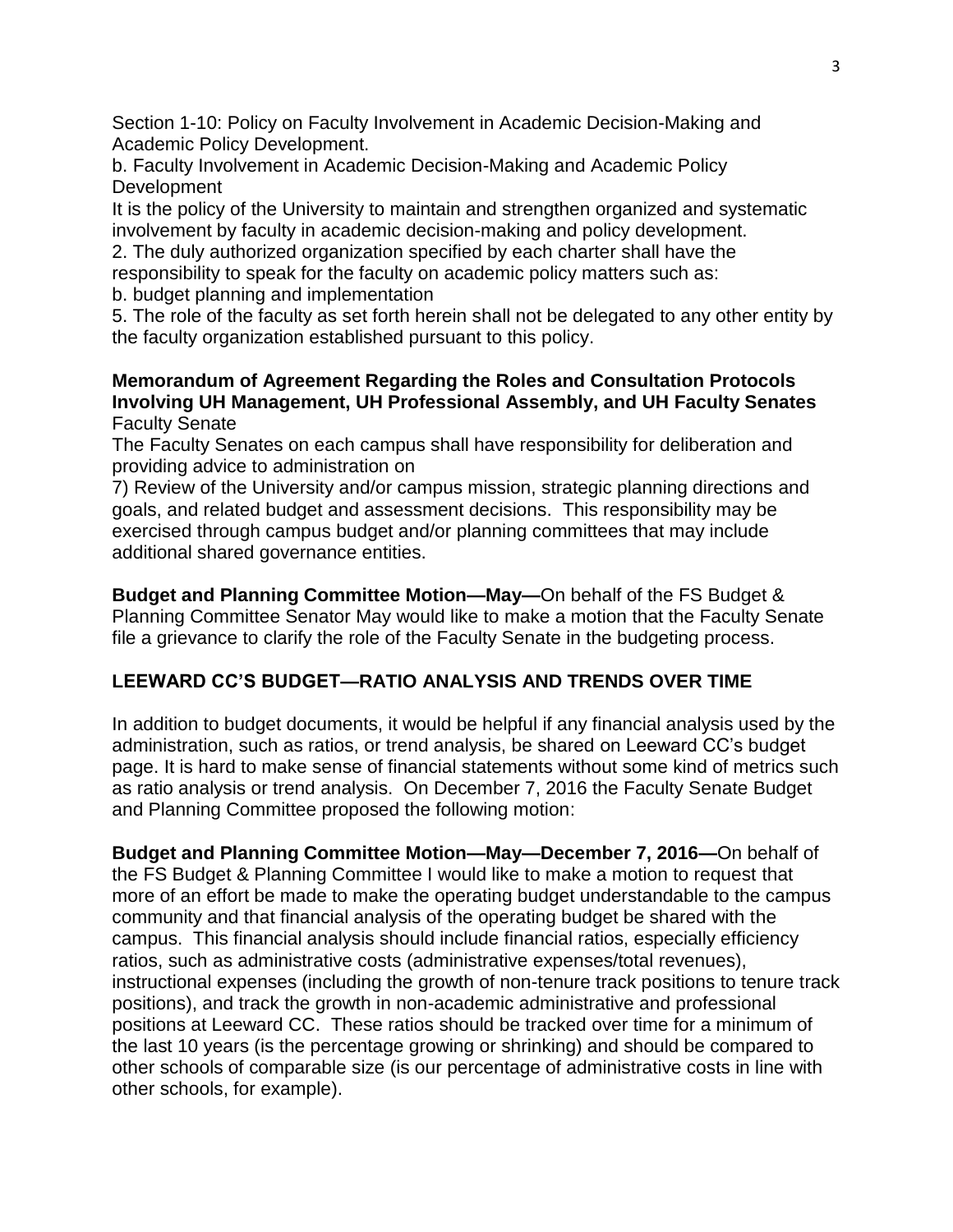#### **VOTE: 15 Y, 0 N, 0 A - Motion Passed**

Below is Mark Lane's response to the December 7 motion:

The Senate motion identifies two separate actions...1) "to make the operating budget understandable to the campus community" and 2) "that financial analysis of the operating budget be shared with the campus." I will provide commentary to each of these items.

1. The Senate motion does not make any recommendations or suggestions on how to make the operating budget more "understandable." This is a very subjective phrase and one that is open to interpretation and subject to the knowledge, background, and interest of the reader of the budget information. Perhaps a way to view this is to identify what specific information in the budget is "not" understandable. That responsibility would fall to the Faculty Senate and/or the Budget and Planning Committee to determine and communicate what budget information is "not understandable" and communicate that to me. Secondly, the Faculty Senate nor the Budget and Planning Committee does not represent and does not speak for the entire "campus community." The Faculty Senate motion is presumptuous in that regard. No other campus governance group has mentioned to me that the budget information presented is not understandable. Therefore, this motion is specific to the Faculty Senate and/or the Budget and Planning Committee, and again, I would defer to you to identify what specific budget information the Senate finds is "not understandable" since this is not an issue with other non-faculty employees of our institution.

2. Regarding the second part of the motion on financial analysis; the request for financial and efficiency ratios, historical expenditure information, peer-institution comparisons, etc. is a significant staff and workload undertaking, especially at the level of detail and duration that the Faculty Senate motion desires...division - department - program level with a minimum of 10 years of historical data. I am well familiar with this kind of analysis work and can confidently tell you that to meet these kinds of information and data requests will require the hiring of an additional staff member in my Administrative Services unit for the duration of this project. Unlike a couple of other UH campuses, Leeward does not have a staff member dedicated to budget and financial analysis work. That kind of work falls to my Fiscal Administrator, Cecilia Lucas, and myself, as time allows and priorities dictate. My concern is that this motion was put forward by the Budget and Planning Committee without first consulting with me or any representatives of my Business Office. Doing so may have provided a more realistic and workable solution to the kinds of information and analyses that are desired. Additionally, the motion is silent with regards to the timeframe that the financial analysis information is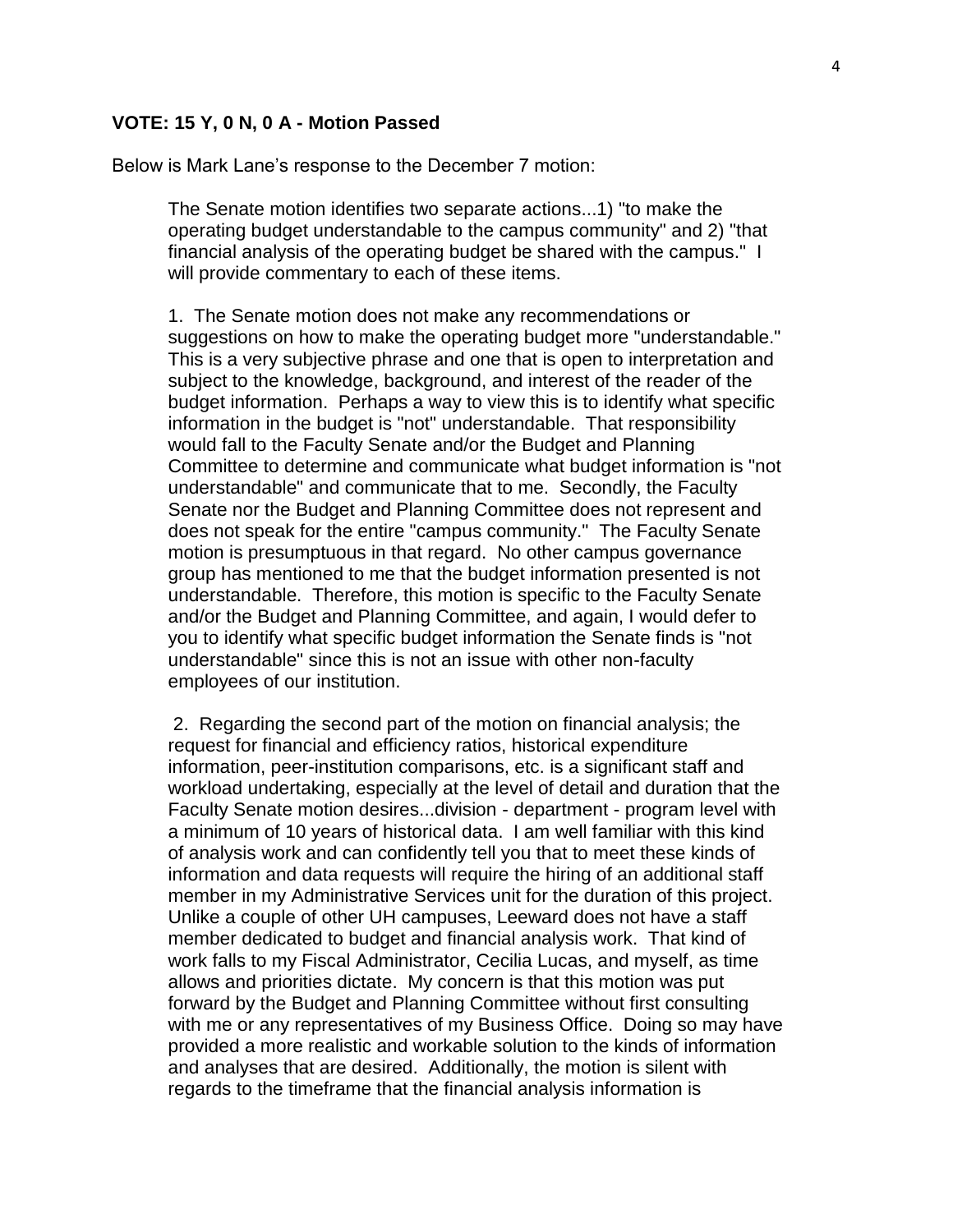requested, whether certain kinds of financial information is of higher priority, and the intended uses of the information.

I am willing to meet and discuss these issues with the Senate leadership in order to move us forward.

Thanks.

Mark

The FS Budget & Planning Committee assumed that ratio analysis of the financial statements was in place and asked administration to share the results of that analysis along with the financial statements in order to make the financial statements more understandable. It is pretty clear that this kind of trend analysis is not happening at Leeward CC. A good analogy of the need for financial analysis of the budget is the student evaluations that faculty submit as part of their tenure and promotion applications. It would never be acceptable for faculty to submit just the raw data. Faculty are expected to highlight trends and respond to those trends. They often use bar charts, pie charts or other visual aids to present the information. The campus community should expect nothing less in the presentation of the campus budget.

The FS Budget & Planning Committee will work with Mark Lane to identify the trends we feel should be tracked. Below is a good example of a trend analysis completed by a faculty member at Leeward CC which would be a good starting point for a discussion of the type of trend analysis we would like to see at Leeward CC. In this trend analysis the number of job positions in the different functional areas on campus are tracked over time and compared with other campuses. A PDF file of the analysis is also included.

# **LEEWARD CC TRENDS 2007-2014**

### **Section 1 – FTE Employees**

Leeward CC led the way in the number of new hires with the largest increase in employees.

This was a large number of new BOR employees and an impressive growth of civil service despite downward trends on other campuses.

### **Section 2 - BOR Appointees**

Leeward CC had the greatest increase in the number of Faculty positions (61, 28%) and slight executive growth aligned with the other campuses.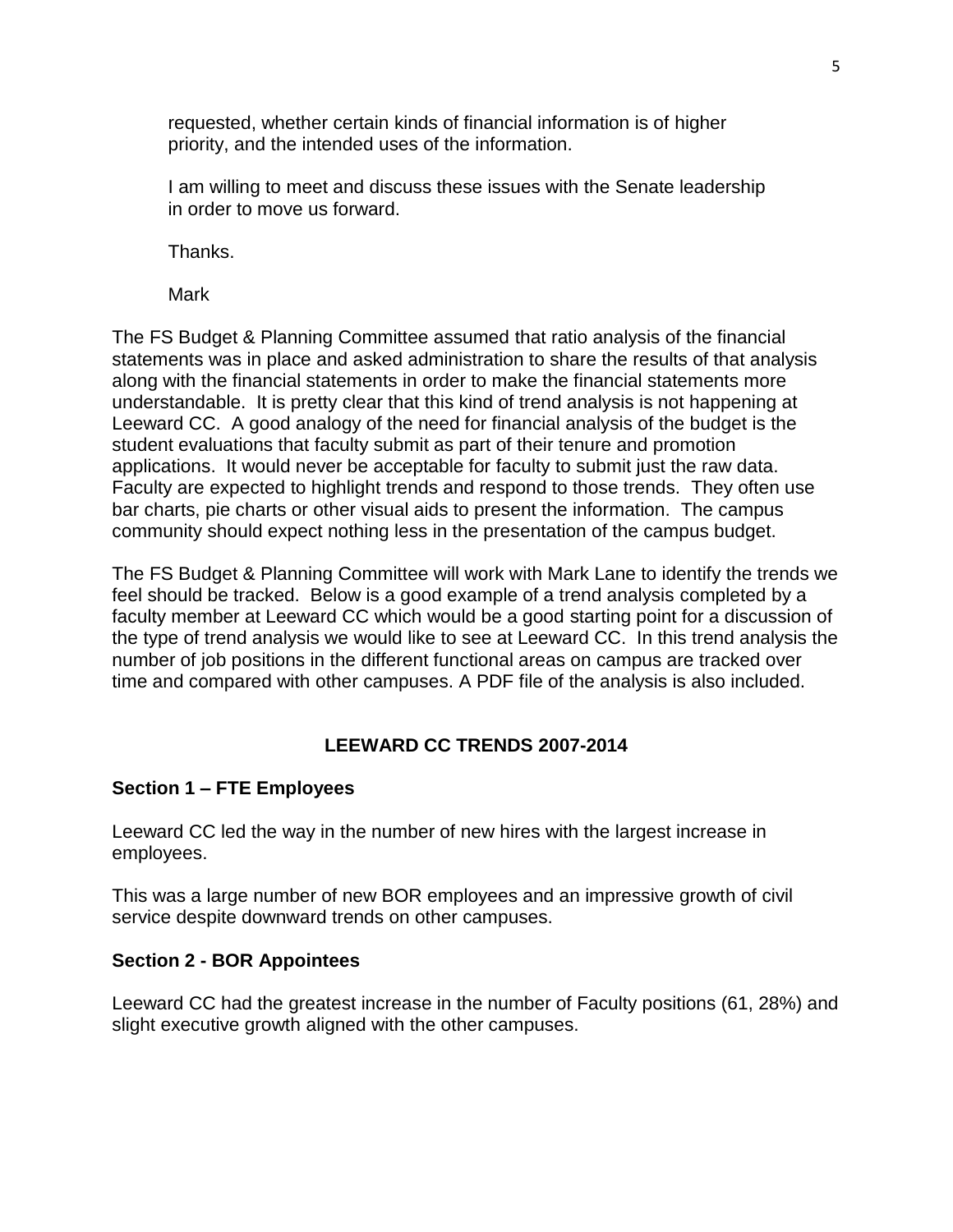Leeward CC had the largest increase in APT (Administrative, Professional and Technical) positions in both number and percentages (25, 53%) of all the UHCC campuses.

# **Section 3 – Faculty**

Leeward CC had the largest increase in Faculty positions (21.7) with a percent growth (15%) comparable to other growing campuses.

Leeward CC had an average increase in lecturers but all of the campuses had a huge increase in lecturers, speaking to how these should become full-time Faculty positions.

Leeward CC had an above average growth in Non-instructional positions.

# **Section 4 - Instructional**

Leeward CC had a loss of 10 Professors (20%, or 1 in 5, left and were not replaced with other Faculty achieving promotion). This rivals Hawaii CC. WCC had an overall 26% reduction in total Instructional Faculty, so there should be a comparable reduction in Professors. In any case, it all speaks to the fact that Faculty are not supported in their career goals.

Leeward CC held even on Associate Professors. Despite the overall increase in Instructional Faculty, there was not any increase here. Again this speaks to a lack of support for promotion.

Leeward CC had an increase in Assistant Professors (12.5, 38%) but numbers and percentages lag behind the substantially smaller campuses of HCC and Hawaii CC. Again this speaks to a lack of support at Leeward CC as compared to those campuses.

Leeward CC had the largest increase in Instructors (19.5, 57%), speaking to the increase in the number of Instructional positions (21.7). But since 14 of those positions were created by 2009, those Instructors should have become Assistant Professors by now. So the continued increase in Instructors speaks to a replacement of Faculty not granted tenure or many leaving or ...?

# **Section 5 – APT (Administrative, Professional and Technical)**

Leeward CC had the largest increase in APT positions in the UHCC system (25, 53%) and the distribution is uneven across the areas.

A dramatic increase is found in info, Events & Publications where the staff was increased 150% to create a department that is 2.5 to 5 times larger than any other comparable group on other campuses.